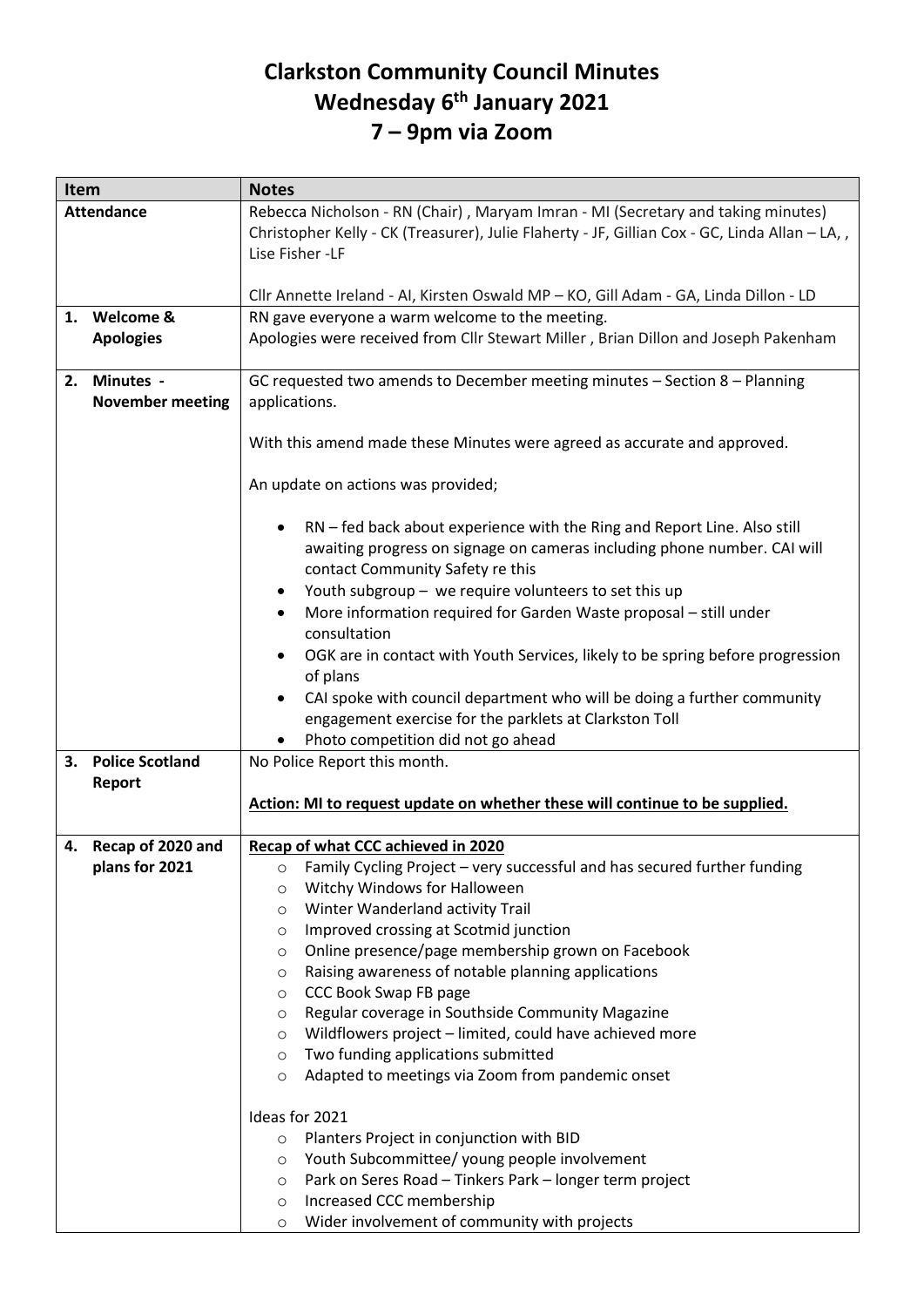|    |                                           | Annual plan/CCC Diary of events and projects<br>$\circ$<br>50 <sup>th</sup> anniversary commemoration of Clarkston gas explosion                                                                                                                                                                                                                                                                                                                                                                                                                                                                                                                                                                                                                                  |
|----|-------------------------------------------|-------------------------------------------------------------------------------------------------------------------------------------------------------------------------------------------------------------------------------------------------------------------------------------------------------------------------------------------------------------------------------------------------------------------------------------------------------------------------------------------------------------------------------------------------------------------------------------------------------------------------------------------------------------------------------------------------------------------------------------------------------------------|
|    |                                           | $\circ$<br>Close CCC Survey and analyse priorities<br>$\circ$                                                                                                                                                                                                                                                                                                                                                                                                                                                                                                                                                                                                                                                                                                     |
|    |                                           | Set up volunteer processes - MI to confirm with Vincent McCulloch if CCC falls<br>$\circ$                                                                                                                                                                                                                                                                                                                                                                                                                                                                                                                                                                                                                                                                         |
|    |                                           | under Council liability insurances and safeguarding processes                                                                                                                                                                                                                                                                                                                                                                                                                                                                                                                                                                                                                                                                                                     |
|    |                                           | There was a discussion about a robust planning and approval process going forward to<br>ensure a clear understanding and agreement for all CC-related projects. This will be<br>done via a template, to include project outline, aims, forecasted costs etc, which must<br>be submitted to the CC. LD offered to provide a template.                                                                                                                                                                                                                                                                                                                                                                                                                              |
|    |                                           | Meetings should be used for all key decisions with interim short project meetings set<br>up if required, as messaging does not reach all members and is not a suitable method<br>for decision making and key comms.                                                                                                                                                                                                                                                                                                                                                                                                                                                                                                                                               |
|    |                                           | <b>Action: Template to be sent to members for approval</b>                                                                                                                                                                                                                                                                                                                                                                                                                                                                                                                                                                                                                                                                                                        |
|    | 5. Briefing Notes<br><b>Information</b>   | Relating to information circulated from 'Briefing Notes' which has been discussed on<br>social media. RN presented this along with an update received from Cllr Miller. It was<br>noted that there are significant omissions from the 'Briefing Notes' and it was<br>recommended that all CCC members view the 16 <sup>th</sup> December 2020 full Council<br>meeting online. CAI offered to take questions to the Environment Director - some<br>were proposed during the meeting and any further can be submitted by email. Further<br>action to be agreed as appropriate.                                                                                                                                                                                      |
|    |                                           | Action Point-RN will send information CCC members to review and send feedback.<br>CAI to take questions forward to ERC.                                                                                                                                                                                                                                                                                                                                                                                                                                                                                                                                                                                                                                           |
|    | 6. Social Media/<br><b>Communications</b> | Social Media - New volunteers required for content and posting on Facebook<br>٠<br>group, alongside JP who will be working on Twitter and Instagram. Facebook,<br>Twitter and Instagram have different aims and audiences for effective<br>communications, posts would have to be tailored accordingly. Suggestion that we<br>could contact local high schools as this could be a suitable project.<br><b>Communications - Whatsapp can be a useful medium for quick communications,</b><br>emails and quick zoom meetings to be used for key discussions and decisions<br>making<br>Zoom Package- Can be accessed by CCC members to setup meetings and<br>٠<br>engagement in future.<br>Action Point - Members can request Zoom details for meetings as required |
|    | 7. I Love Clarkston &                     | No update from BID.                                                                                                                                                                                                                                                                                                                                                                                                                                                                                                                                                                                                                                                                                                                                               |
|    | <b>Clarkston BID</b>                      | RN - Liaising with Andy Dunlop from Clarkston BID about Clarkston Planters and a<br>potential community garden space. LF taking a lead on the Planters project.                                                                                                                                                                                                                                                                                                                                                                                                                                                                                                                                                                                                   |
| 8. | Planning                                  | GC gave planning update:                                                                                                                                                                                                                                                                                                                                                                                                                                                                                                                                                                                                                                                                                                                                          |
|    | <b>Applications</b>                       | No new applications for Clarkston<br>$\circ$                                                                                                                                                                                                                                                                                                                                                                                                                                                                                                                                                                                                                                                                                                                      |
|    | (Including<br><b>Eastwood Leisure</b>     | 2 applications for monopoles at Sheddens and Burnside Gardens have been<br>$\circ$<br>withdrawn                                                                                                                                                                                                                                                                                                                                                                                                                                                                                                                                                                                                                                                                   |
|    | PAN)                                      | Received Planning Application Notice (PAN) for the Eastwood Leisure<br>$\circ$                                                                                                                                                                                                                                                                                                                                                                                                                                                                                                                                                                                                                                                                                    |
|    |                                           | Complex. Have shared on Faceboook group. There will be a virtual meeting on<br>16 <sup>th</sup> February from 4pm to 8pm, will share more information once received.<br>CAI advised there is more information about the PAN for Eastwood Complex<br>$\circ$<br>on the ERC Website.<br>Discussed Station Masters House and MI offered to try and find out owner's<br>$\circ$                                                                                                                                                                                                                                                                                                                                                                                       |
|    |                                           | plans                                                                                                                                                                                                                                                                                                                                                                                                                                                                                                                                                                                                                                                                                                                                                             |